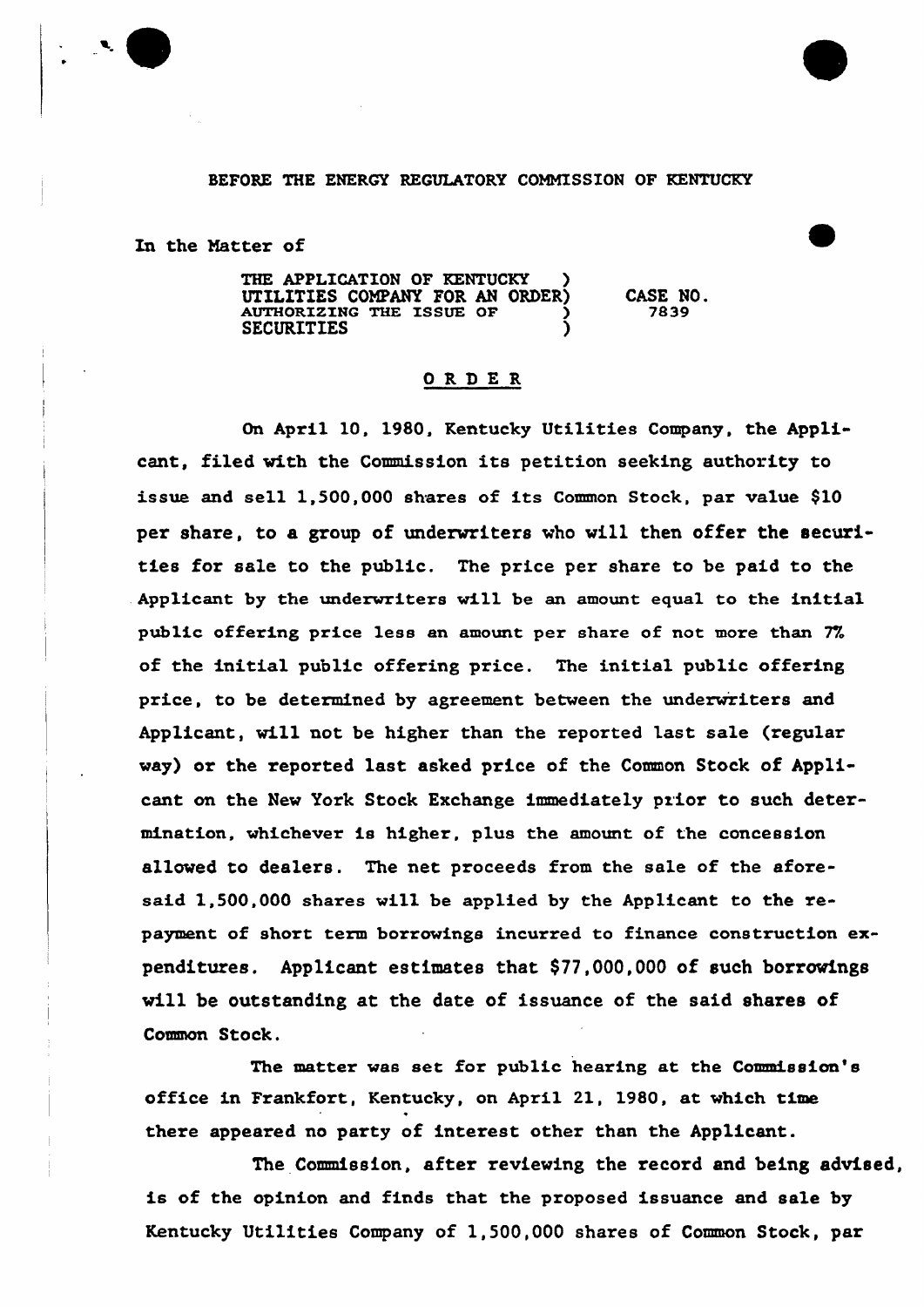value \$10 per share, is for a lawful object within the corporate purposes of the utility, ie necessary and appropriate for and consistent with the proper performance by the utility of its service to the public and will not impair its ability to perform that service, and is reasonably necessary and appropriate for such purpose.

IT IS THEREFORE ORDERED, that Kentucky Utilities Company be and it hereby is authorized to issue and sell 1,500,000 shares of Common Stock, par value \$10 per share, such securities to be offered at a negotiated sale to underwriters after which the underwriters will offer the securities for sale to the public.

IT IS FURTHER ORDERED, that the proceeds from the sale of the securities authorized herein shall be used only for the lawful purposes as set out in the application.

IT IS FURTHER ORDERED, that Kentucky Utilities Company shall, within a reasonable period of time after the sale of said Common Stock, file with the Commission any amendments to the Securities and Exchange Commission Registration Statement, a complete list of underwriters involved and a statement of all fees and expenses involved in the stock issue.

IT IS FURTHER ORDERED, that nothing contained herein shall be construed as a finding of value for any purpose nor as a warranty on the part of the Commonwealth of Kentucky or any agency thereof as to the securities authorized herein.

Done at Frankfort, Kentucky, this 30th day of April, 1980.

By the Commission

ATTEST.

**Secretary** 

 $-2-$